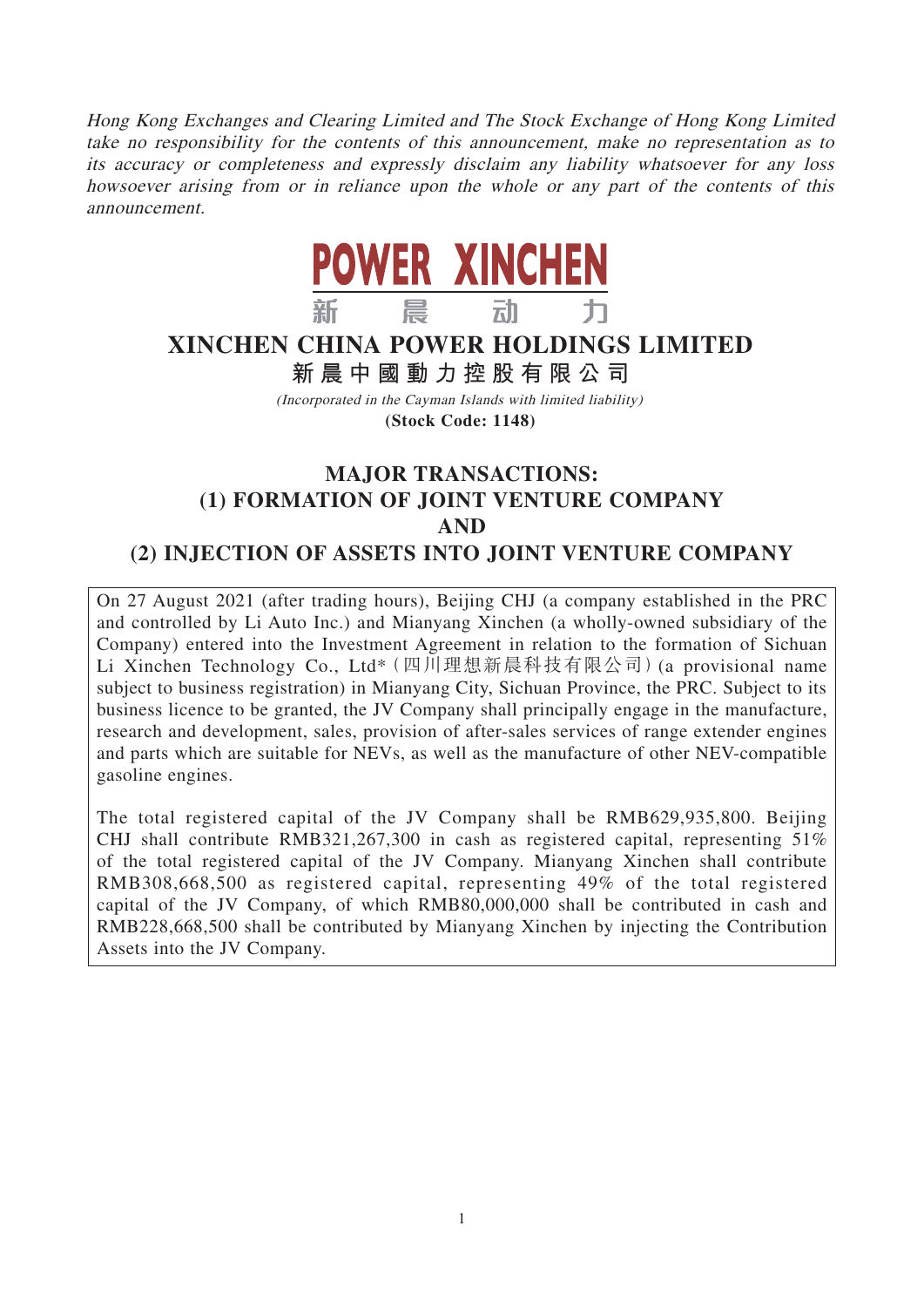# **LISTING RULES IMPLICATIONS**

As one or more of the applicable percentage ratios under Rule 14.07 of the Listing Rules in respect of the formation of the JV Company are more than 25% while all applicable percentage ratios are less than 100%, the formation of the JV Company pursuant to the Investment Agreement constitutes a major transaction for the Company and is subject to the reporting, announcement and shareholders' approval requirements under Chapter 14 of the Listing Rules.

Furthermore, the injection of the Contribution Assets into the JV Company, which will not be accounted for as a subsidiary of the Company, is considered a disposal by the Group under Chapter 14 of the Listing Rules. As one or more of the applicable percentage ratios under Rule 14.07 of the Listing Rules in respect of the injection of the Contribution Assets into the JV Company are more than 25% while all applicable percentage ratios are less than 75%, the injection of the Contribution Assets into the JV Company constitutes a major transaction for the Company and is subject to the reporting, announcement and shareholders' approval requirements under Chapter 14 of the Listing Rules.

# **EGM**

The Company will convene and hold the EGM for the Shareholders to consider and, if thought fit, approve the Investment Agreement and the transactions contemplated thereunder (including but not limited to the formation of the JV Company and the injection of the Contribution Assets). A circular containing, among other things, further details of the Investment Agreement and the transactions contemplated thereunder and the notice convening the EGM, is expected to be despatched to the Shareholders on or before 30 September 2021.

**Shareholders and potential investors of the Company should note that the transactions contemplated under the Investment Agreement are subject to fulfilment (or, where applicable, waiver) of the Capital Contribution Conditions as set out in the section headed "Investment Agreement-Conditions for payment of registered capital" in this announcement. As the transactions contemplated under the Investment Agreement may or may not proceed, Shareholders and potential investors of the Company are advised to exercise caution when dealing in the securities of the Company.**

The Board announces that on 27 August 2021 (after trading hours), Beijing CHJ (a company established in the PRC and controlled by Li Auto Inc.) and Mianyang Xinchen (a whollyowned subsidiary of the Company) entered into the Investment Agreement in relation to the formation of the JV Company in Mianyang City, Sichuan Province, the PRC.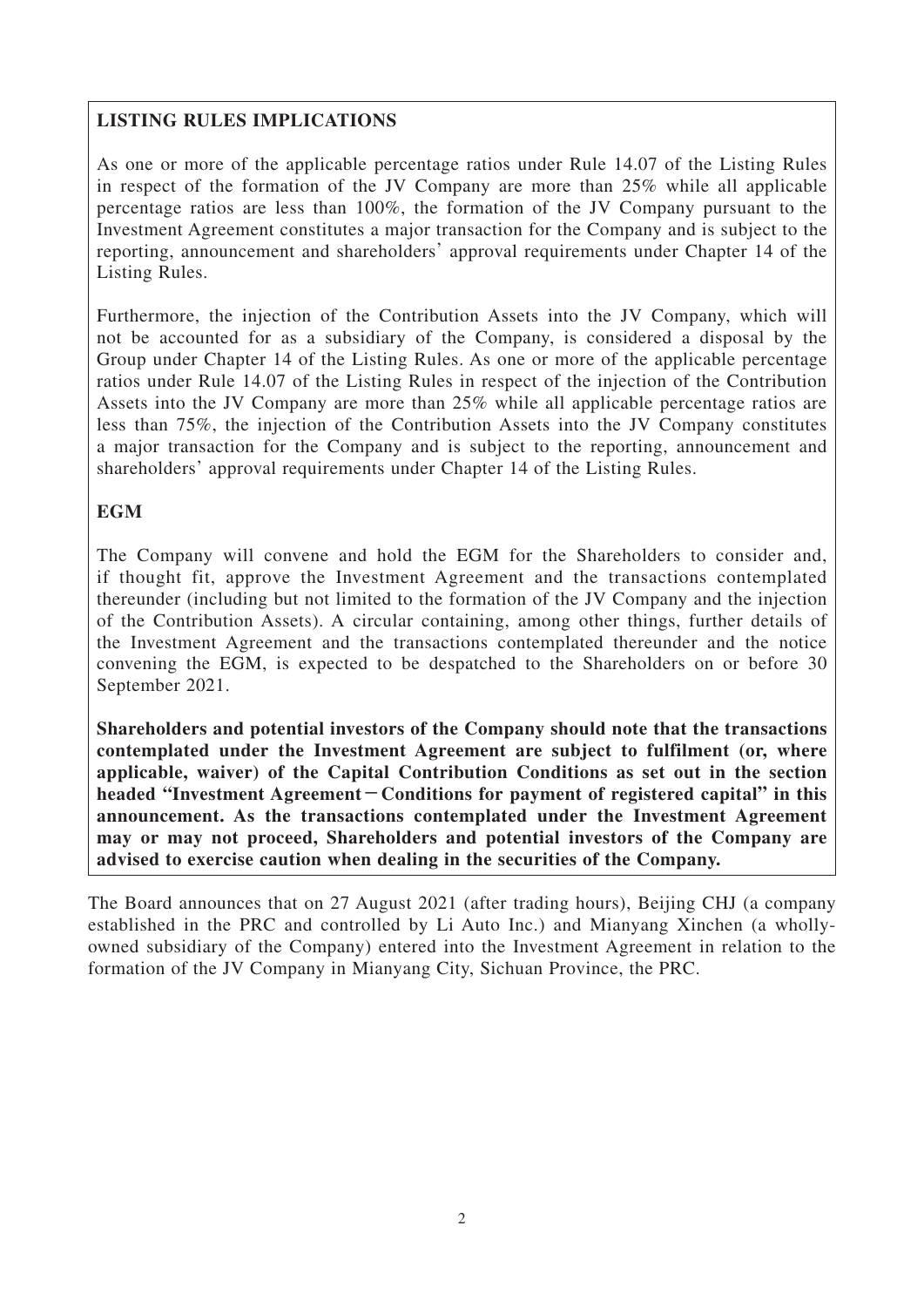# **INVESTMENT AGREEMENT**

The principal terms of the Investment Agreement are set out below:

| Date                                    | ÷                    | 27 August 2021                                                                                                                                                                                                                                                                                                                                                 |
|-----------------------------------------|----------------------|----------------------------------------------------------------------------------------------------------------------------------------------------------------------------------------------------------------------------------------------------------------------------------------------------------------------------------------------------------------|
| Parties                                 |                      | Beijing CHJ; and<br>(1)                                                                                                                                                                                                                                                                                                                                        |
|                                         |                      | (2)<br>Mianyang Xinchen                                                                                                                                                                                                                                                                                                                                        |
| Name and form of<br>the JV Company      | $\ddot{\phantom{a}}$ | Sichuan Li Xinchen Technology Co., Ltd* (四川理想新<br>晨科技有限公司) (a provisional name subject to business<br>registration), a limited liability company to be jointly formed<br>by Mianyang Xinchen and Beijing CHJ in the PRC                                                                                                                                        |
| Business scope of<br>the JV Company     | $\ddot{\cdot}$       | Subject to its business licence to be granted, the JV<br>Company shall principally engage in the manufacture,<br>research and development, sales, provision of after-sales<br>services of range extender engines and parts which are<br>suitable for NEVs, as well as the manufacture of other NEV-<br>compatible gasoline engines.                            |
| Term of the JV Company :                |                      | 10 years from the date of establishment of the JV Company                                                                                                                                                                                                                                                                                                      |
| Registered capital of<br>the JV Company | ÷                    | The total registered capital of the JV Company shall be<br>RMB629,935,800.                                                                                                                                                                                                                                                                                     |
|                                         |                      | Beijing CHJ shall contribute RMB321,267,300 in cash as<br>registered capital, representing 51% of the total registered<br>capital of the JV Company.                                                                                                                                                                                                           |
|                                         |                      | Mianyang Xinchen shall contribute RMB308,668,500 as<br>registered capital, representing 49% of the total registered<br>capital of the JV Company, of which RMB80,000,000 shall<br>be contributed in cash (the "Cash Contribution") and<br>RMB228,668,500 shall be contributed by Mianyang Xinchen<br>by injecting the Contribution Assets into the JV Company. |
|                                         |                      | The capital commitment in the JV Company is determined<br>based on arm's length negotiations between the Parties to<br>the Investment Agreement after taking into consideration the<br>development plan of the JV Company.                                                                                                                                     |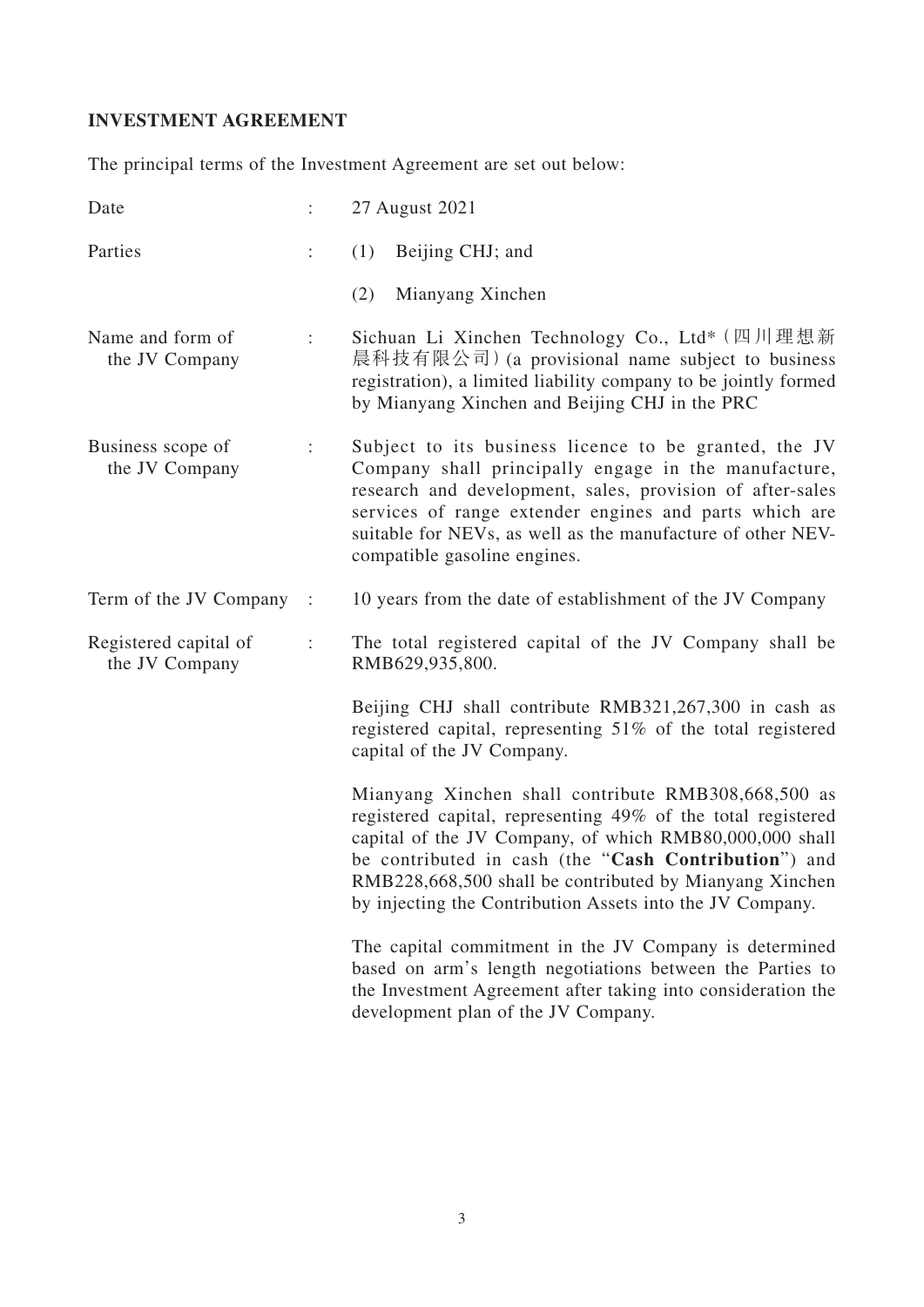Timing for payment of registered capital

#### : **The first instalment:**

Subject to all the Capital Contribution Conditions having been fulfilled or waived (as the case may be), Mianyang Xinchen and Beijing CHJ shall pay the first instalment of the capital contribution within five business days after the first instalment of the licence fee payable by the JV Company to Mianyang Xinchen under the Technology Licence Agreement has become due and payable and in the following manner:

- (a) Beijing CHJ shall make capital contribution in the sum of RMB258,818,400 into the JV Company in cash;
- (b) Mianyang Xinchen shall deliver and inject all the Contribution Assets into the JV Company; and
- (c) Mianyang Xinchen shall make capital contribution in the sum of RMB20,000,000 into the JV Company in cash using the licence fee to be received under the Technology Licence Agreement.

#### **The second, third and fourth instalments:**

Within 18, 36 and 54 months after the payment of the first instalment of the capital contribution (or such later date as agreed by the Parties), Mianyang Xinchen and Beijing CHJ shall make the second, third and fourth instalments of capital contribution, respectively. For each of the second, third and fourth instalments, (a) Beijing CHJ shall make capital contribution in the sum of RMB20,816,300 into the JV Company in cash; and (b) Mianyang Xinchen shall make capital contribution in the sum of RMB20,000,000 into the JV Company in cash using the licence fee to be received under the Technology Licence Agreement.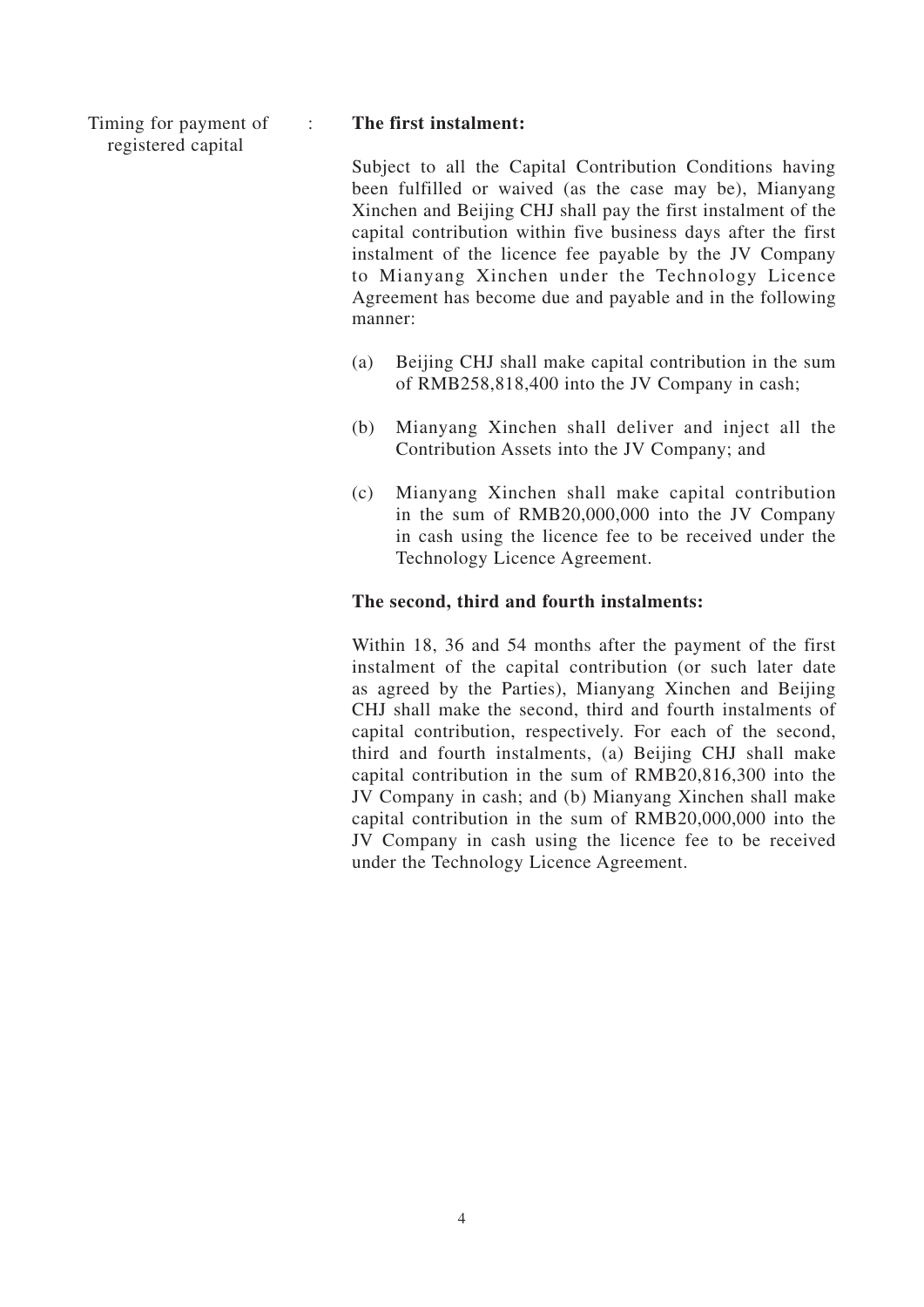Conditions for payment of registered capital : The respective capital contribution obligations by Mianyang Xinchen and Beijing CHJ shall be conditional upon the fulfilment or (where applicable) waiver of the following conditions (collectively, the "**Capital Contribution** 

**Conditions**"):

- (a) the operation and management committee and the board of directors of Mianyang Xinchen having passed resolutions to approve the execution of the Investment Agreement and the establishment of the JV Company;
- (b) the shareholders of Beijing CHJ having passed resolutions to approve the execution of the Investment Agreement and the establishment of the JV Company;
- (c) the Investment Agreement, the articles of association of the JV Company and other contracts and documents contemplated thereunder, including the Supplemental BMW Licence Agreement, the Technology Licence Agreement, the Technology Transfer Agreement, the Lease Agreement, the investment cooperation agreement in relation to the project of the research and development and production base of Beijing CHJ's range extender with the Mianyang High-tech Industrial Development Zone Management Committee, having been executed by the parties thereto and becoming effective;
- (d) the registration and filing in respect of the JV Company with the municipal supervision authority having been completed, including the filing in respect of the chairman, directors, general manager, supervisors and legal representatives nominated and appointed in accordance with the Investment Agreement, and the JV Company having obtained its first business licence;
- (e) the shareholders' meeting of the JV Company and the JV Board having appointed the chairman, directors, general manager, deputy general manager and other senior management of the JV Company in accordance with the Investment Agreement;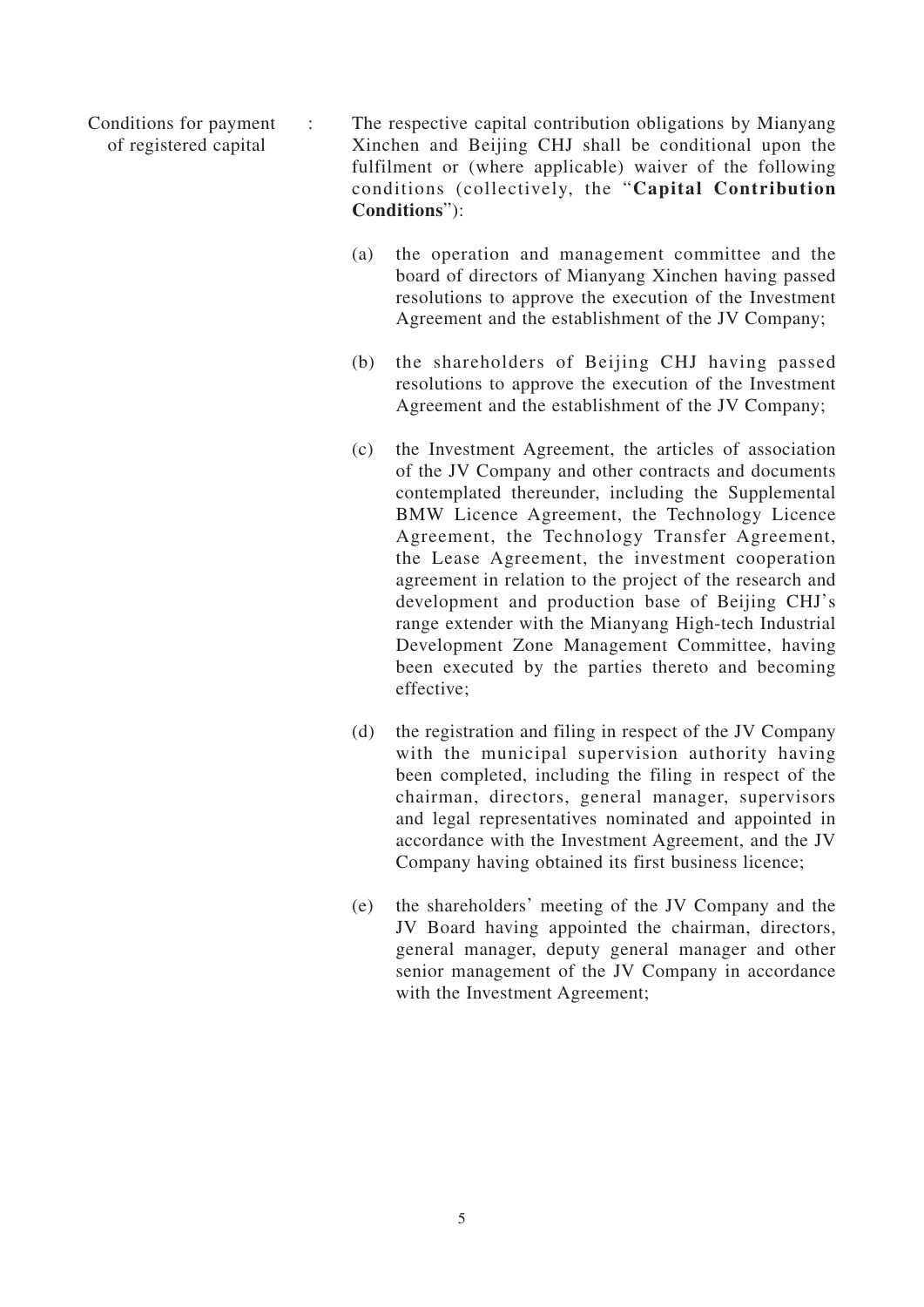- (f) the JV Company having obtained a valid licence and the relevant authorization regarding the Prince Engine technology of the BMW Group in the PRC pursuant to the Supplemental BMW Licence Agreement and the Technology Licence Agreement; and the expiry dates of the respective licence periods under the BMW Licence Agreement, the Supplemental BMW Licence Agreement and the Technology Licence Agreement are all later than the expiry date of the term of the JV Company;
- (g) Mianyang Xinchen having delivered to the JV Company a document list, including the product information, methodology know-how, research and development drawings and data of CE15F Products as approved by both Parties pursuant to the Technology Licence Agreement and the Technology Transfer Agreement;
- (h) the valuation report on the Contribution Assets having been formally issued;
- (i) Mianyang Xinchen, the sellers of each of the Contribution Assets and the JV Company having entered into a tripartite agreement, pursuant to which, where the outstanding amount of the relevant sum payable by Mianyang Xinchen for each Contribution Asset under the relevant purchase agreements, design or construction agreements and installation agreements (among other agreements) exceeds RMB500,000, the payment obligation of the portion exceeding RMB500,000 shall be transferred to the JV Company (for the avoidance of doubt, other amounts payable by Mianyang Xinchen under the relevant agreements for the Contribution Assets shall still be borne by Mianyang Xinchen);
- (j) Mianyang Xinchen having obtained a letter of undertaking from Guanzhi Automobile Co., Ltd. waiving its option to possess and own the Contribution Assets and a copy of such letter of undertaking having been provided to Beijing CHJ;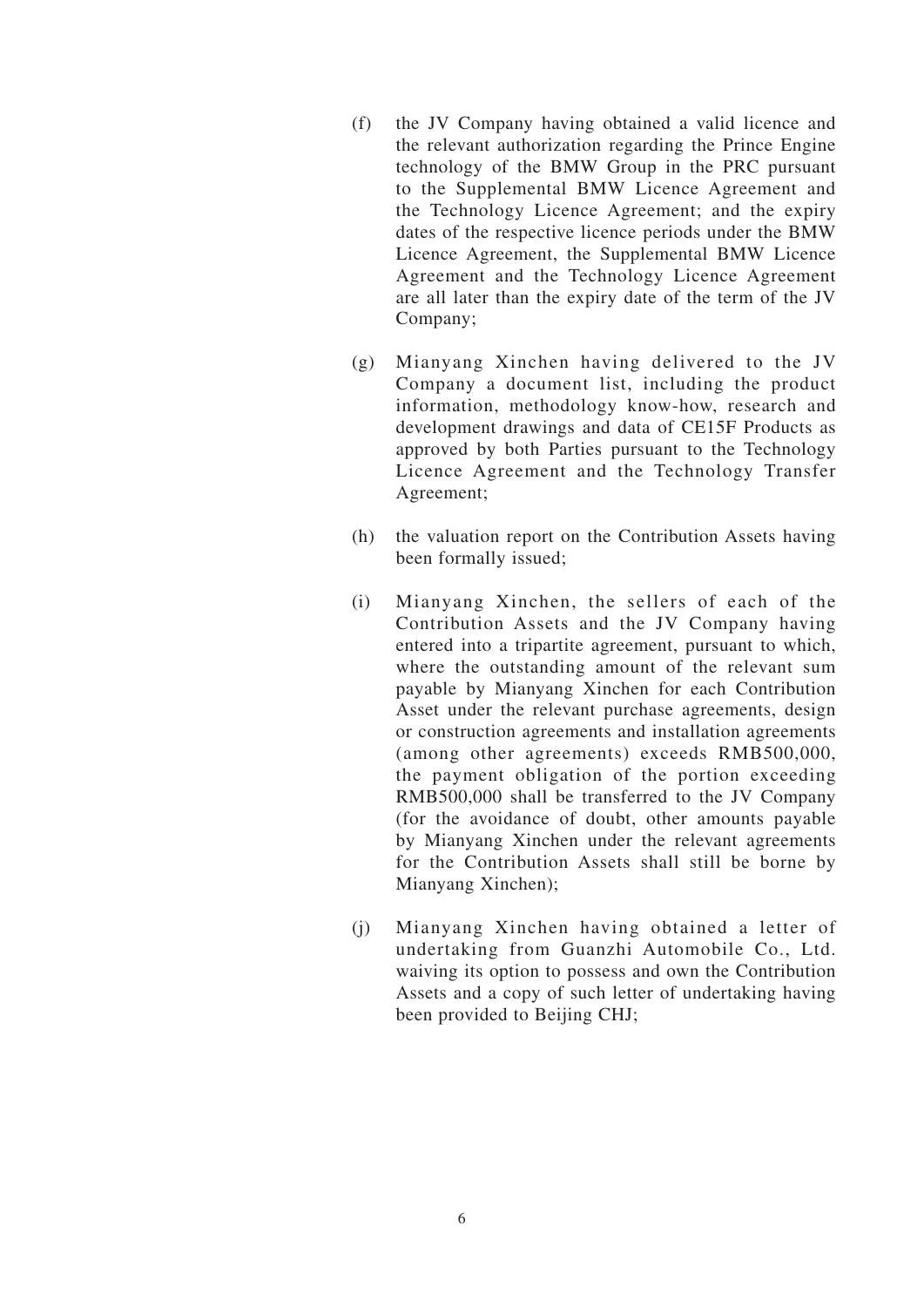- (k) Mianyang Xinchen having obtained the consents from all relevant third parties in relation to its capital contribution to the JV Company in cash and the injection of the Contribution Assets into the JV Company and having notified all relevant third parties in this regard, and such corresponding supporting documents having been provided by Mianyang Xinchen to Beijing CHJ;
- (l) all the pledges relating to the JV Production Plant having been released, and such corresponding supporting documents having been provided to Beijing CHJ;
- (m) the JV Company having applied to the development and reform authority for the filing of investment projects, and having obtained such filing records;
- (n) the representations and warranties made by both Parties under the Investment Agreement remaining true, accurate, complete and not misleading in all material aspects as of the date on which they are made and up to the date on which the capital contribution is made;
- (o) up to the date on which the capital contribution is made by both Parties, both Parties having complied with their respective responsibilities and obligations under the Investment Agreement in all material respects;
- (p) as of the date on which the capital contribution is made, there is no event(s) that, solely or jointly, has material adverse effect on the ability of the other Party to perform its obligations under the Investment Agreement; and it is reasonably expected that there is no event(s), solely and jointly, having material adverse effect as aforesaid;
- (q) no law having been issued, enacted, promulgated or enforced by any governmental authority which prohibits or restricts in any material way the purpose of the Investment Agreement or the consummation of the transactions contemplated by the Investment Agreement, or making the Investment Agreement illegal or invalid; and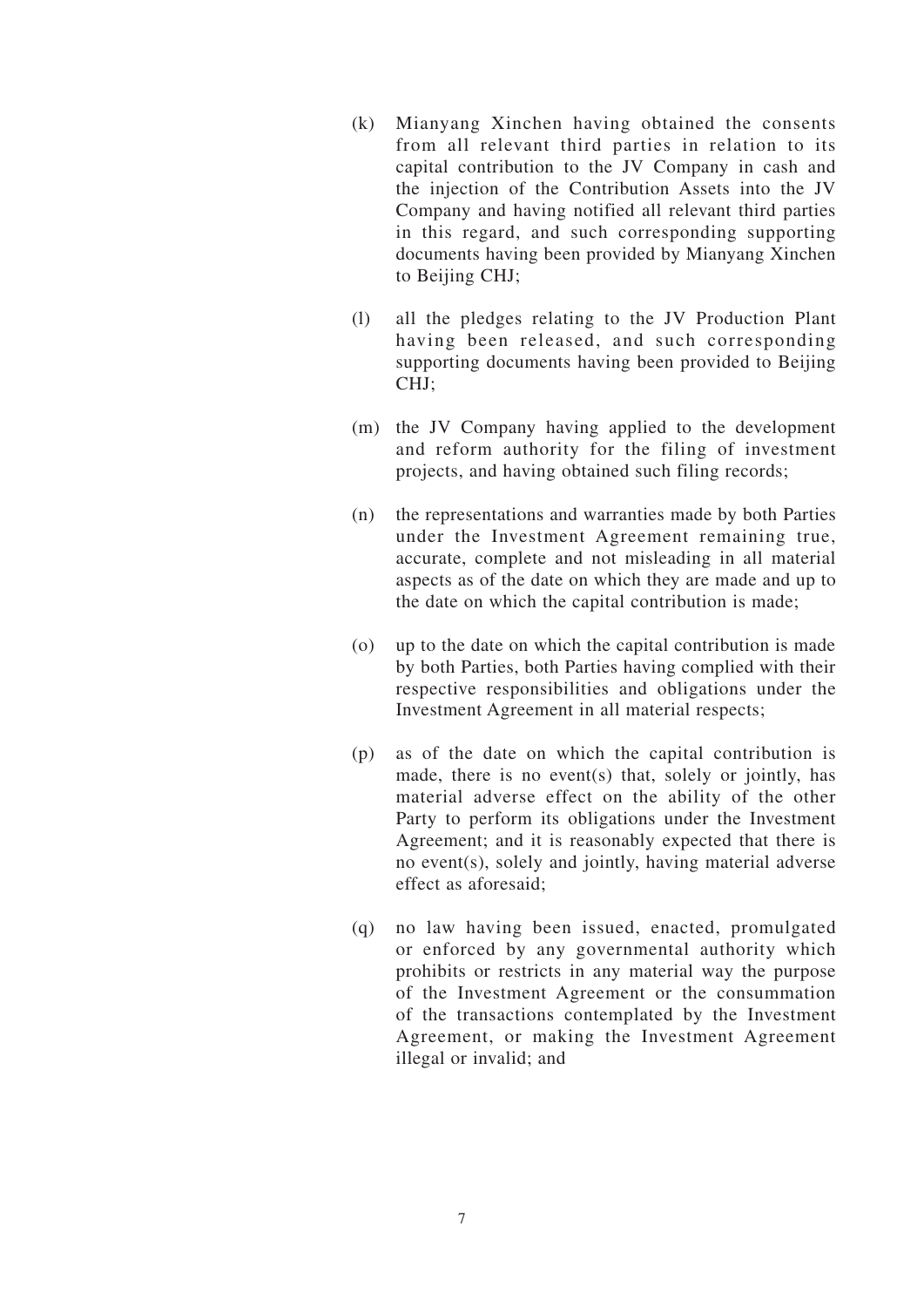(r) the Investment Agreement and the transactions contemplated thereunder (including but not limited to the establishment of the JV Company by Mianyang Xinchen, the Cash Contribution and the injection of the Contribution Assets) having been approved by the holding company of Mianyang Xinchen, i.e. the Company, in general meeting in accordance with the Listing Rules.

Mianyang Xinchen may waive all or any part of the Capital Contribution Condition (b) above while Beijing CHJ may waive all or any part of the Capital Contribution Conditions (a), (f), (i) to (l) above. Also, either Mianyang Xinchen or Beijing CHJ may waive all or any part of the Capital Contribution Conditions (c) to  $(e)$ ,  $(g)$ ,  $(h)$ ,  $(m)$  to  $(q)$ provided that the relevant Capital Contribution Condition not being fulfilled is not on the ground of the Party waiving such Capital Contribution Condition.

None of the Parties may waive all or any part of the Capital Contribution Condition (r).

Mianyang Xinchen shall use its best endeavours to procure the fulfilment of Capital Contribution Conditions (a), (f), (i) to (l) and (r) within 60 business days after the execution of the Investment Agreement (the "**Long Stop Date**").

Beijing CHJ shall use its best endeavours to procure the fulfilment of Capital Contribution Condition (b) by the Long Stop Date.

Mianyang Xinchen and Beijing CHJ shall use their best endeavours to procure the fulfilment of Capital Contribution Conditions (c) to (e),  $(g)$ ,  $(h)$ ,  $(m)$  to  $(g)$  by the Long Stop Date.

Voting rights of the JV Shareholders : The following matters shall be approved by more than 50% of the voting rights held by all the JV Shareholders:

> (a) to decide on the operating strategies and investment plans of the JV Company;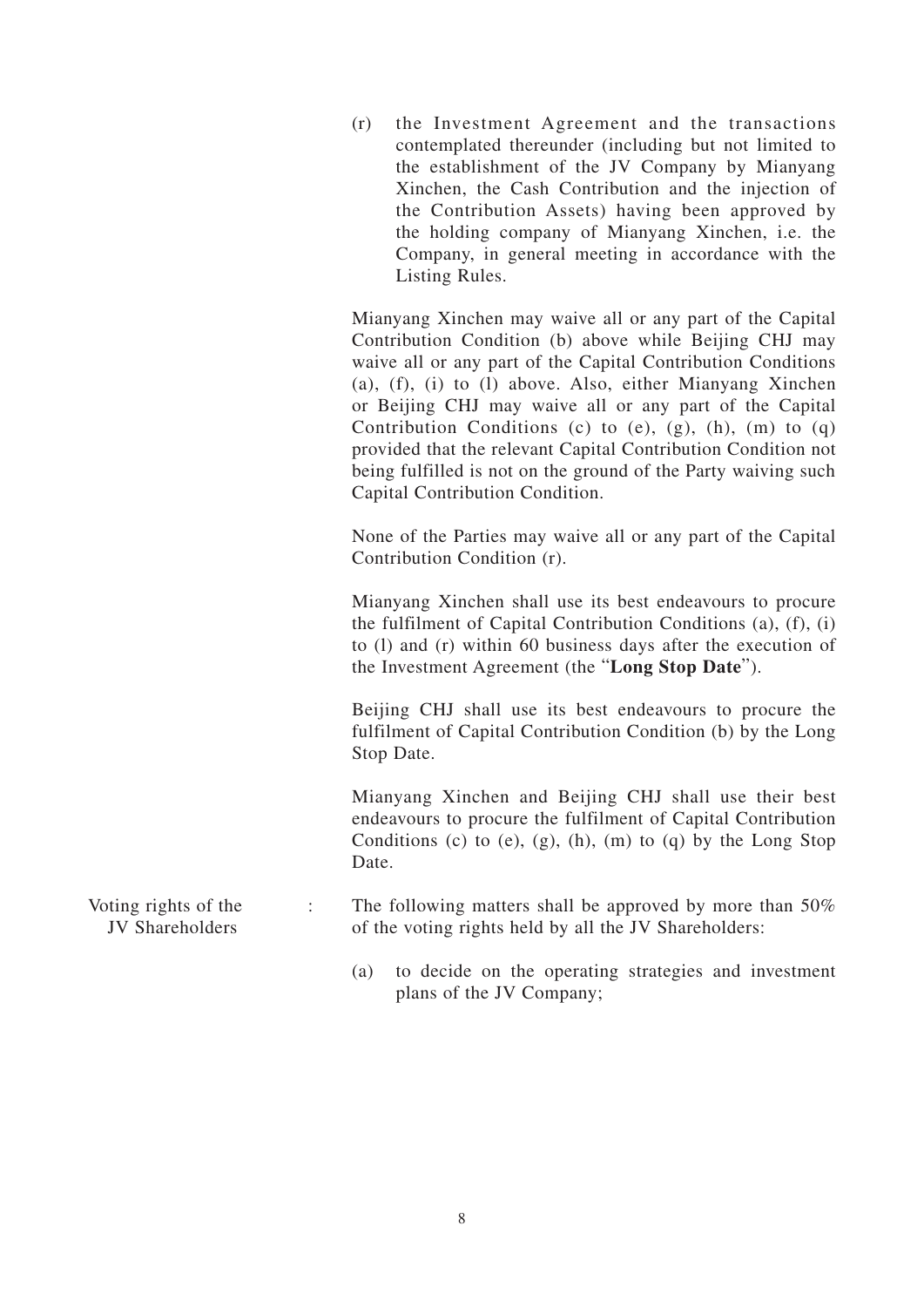| (b) to elect and replace directors and supervisors of the |
|-----------------------------------------------------------|
| JV Company and to decide on issues relating to the        |
| remuneration of directors and supervisors of the JV       |
| Company;                                                  |

- (c) to review and approve reports of the JV Board;
- (d) to review and approve reports of supervisors of the JV Company;
- (e) to review and approve the annual financial budgets and final accounts of the JV Company;
- (f) to review and approve the profit distribution plans and loss recovery plans of the JV Company;
- (g) to resolve on the issuance of bonds by the JV Company; and
- (h) to exercise other functions and powers stipulated in the Investment Agreement, the articles of association of the JV Company or laws of the PRC.

The following matters shall be approved by more than twothird of the voting rights held by all the JV Shareholders:

- (a) to resolve on the increase or reduction of the registered capital of the JV Company;
- (b) to resolve on the merger, division, dissolution, liquidation or change of corporate form of the JV Company; and
- (c) to amend the articles of association of the JV Company.
- The JV Board : The JV Board shall comprise five directors whereby Beijing CHJ and Mianyang Xinchen shall have the right to nominate three directors and two directors, respectively.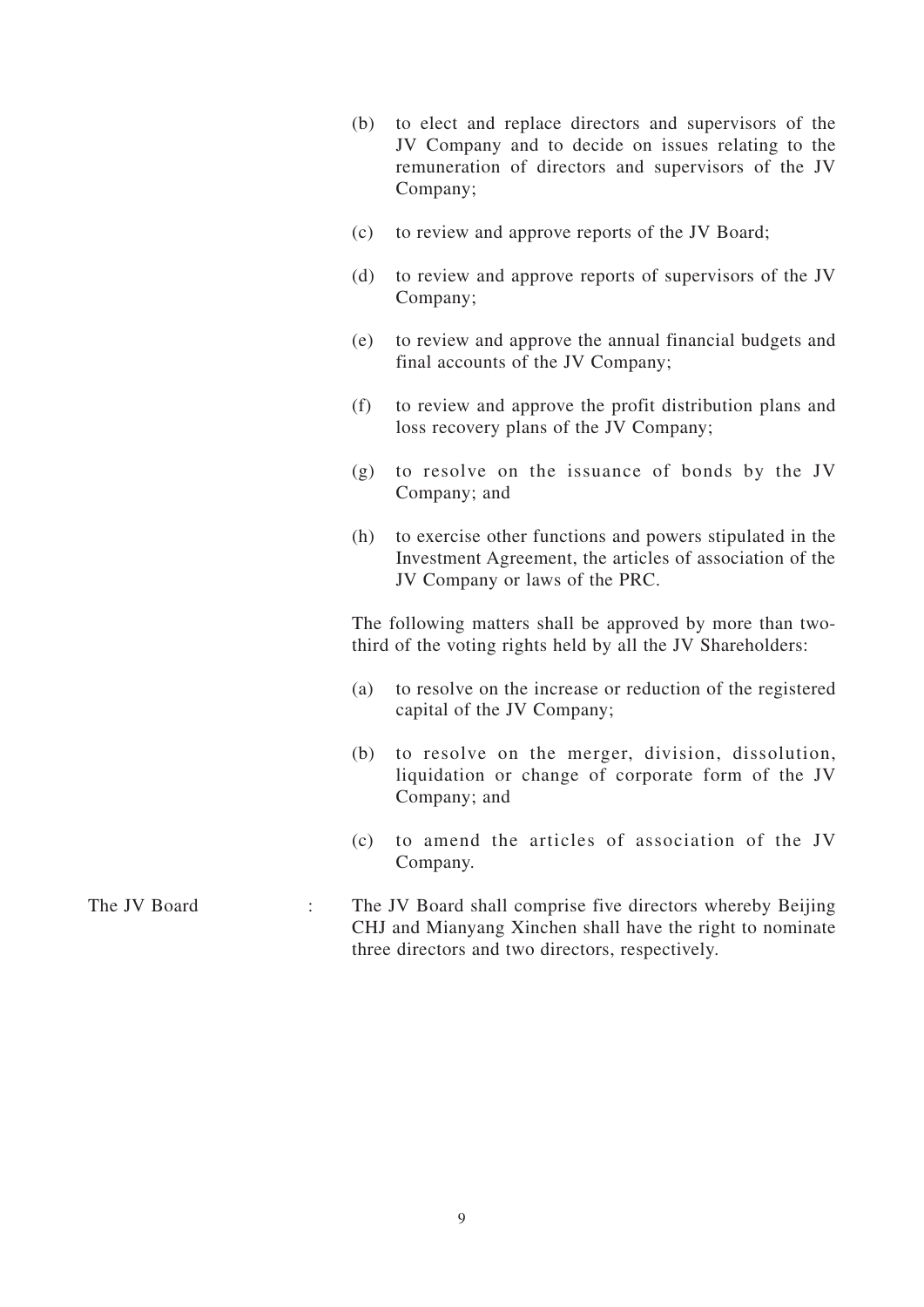|                                        |     | three-fifths of the directors of the JV Company. Resolutions<br>at a JV Board meeting may be passed with three or more<br>directors voting in favour, save and except the following<br>matters which require three or more directors (including at<br>least one director nominated by Mianyang Xinchen) of the<br>JV Company voting in favour: |
|----------------------------------------|-----|------------------------------------------------------------------------------------------------------------------------------------------------------------------------------------------------------------------------------------------------------------------------------------------------------------------------------------------------|
|                                        | (a) | the JV Company providing (i) external guarantees for<br>debts (other than guarantees for the JV Company's own<br>debts); and (ii) any external loans;                                                                                                                                                                                          |
|                                        | (b) | the JV Company entering into any loan transactions<br>or issuing bonds in the amount of more than RMB50<br>million;                                                                                                                                                                                                                            |
|                                        | (c) | the JV Company entering into any external investment<br>(including the establishment of new companies,<br>partnerships or branches) in the amount exceeding 10%<br>of the audited net assets of the JV Company in the<br>preceding year and the disposal of interests in external<br>investment;                                               |
|                                        | (d) | the JV Company purchasing, selling, transferring,<br>pledging or otherwise disposing intellectual property<br>rights with a value of more than RMB5 million; and                                                                                                                                                                               |
|                                        | (e) | the JV Company purchasing, selling, transferring,<br>pledging or otherwise disposing real property with a<br>value of more than RMB5 million.                                                                                                                                                                                                  |
| Supervisor of the<br><b>JV Company</b> |     | The JV Company shall have one supervisor who shall be<br>nominated by Mianyang Xinchen.                                                                                                                                                                                                                                                        |
| Senior management of<br>the JV Company |     | The senior management of the JV Company shall comprise<br>one general manager, two deputy general managers, one<br>finance director, one deputy finance director and such other<br>senior management as determined by the JV Board.                                                                                                            |
|                                        |     | Beijing CHJ shall have the right to (a) nominate the general<br>manager of the JV Company; and (b) recommend candidate<br>for the position of finance director of the JV Company.                                                                                                                                                              |

The quorum of any meetings of the JV Board shall be at least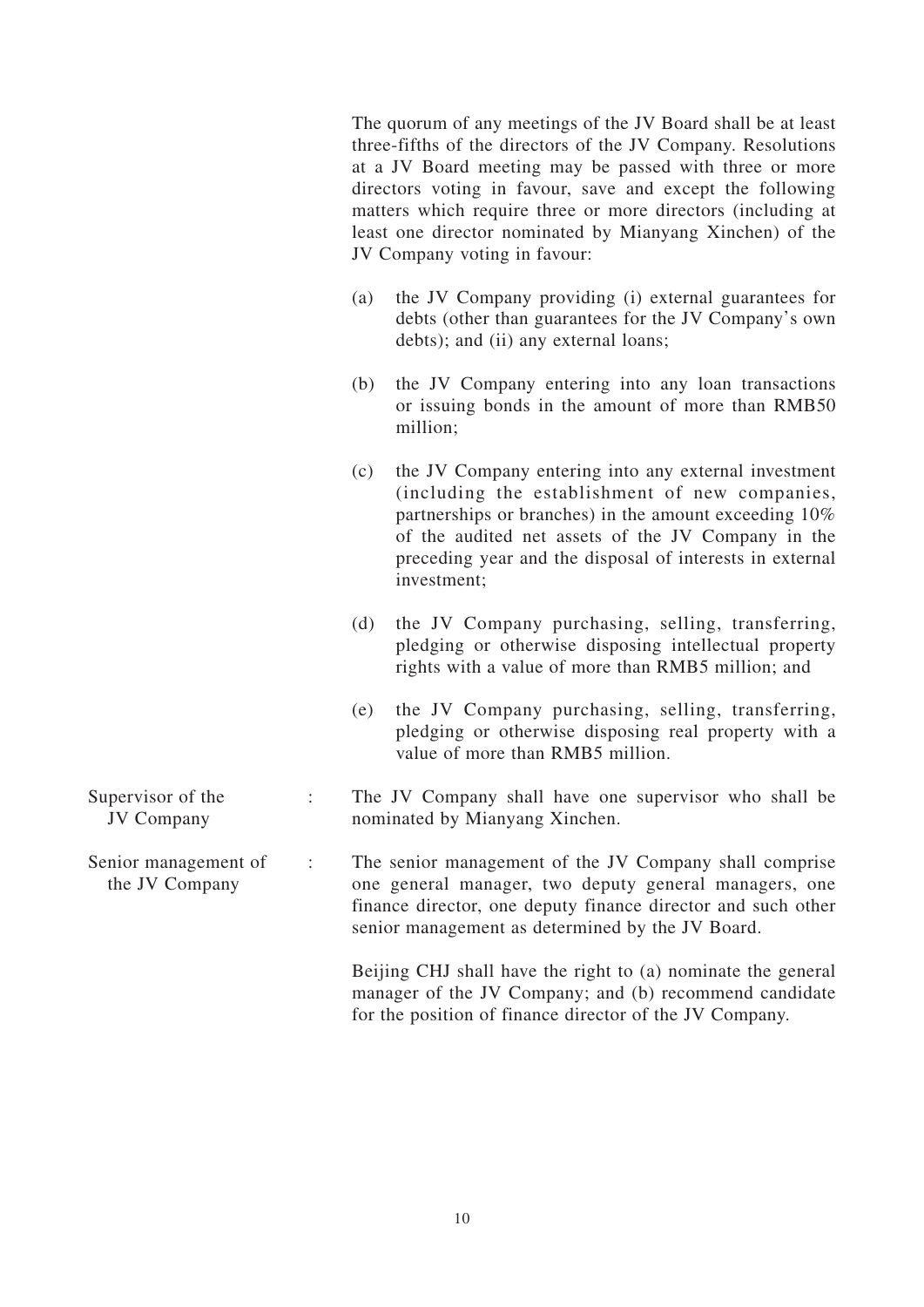Mianyang Xinchen shall have the right to recommend candidates for the positions of one deputy general manager and the deputy finance director of the JV Company.

- Lease of production plant : Mianyang Xinchen undertakes to enter into the Lease Agreement with the JV Company pursuant to which Mianyang Xinchen agrees to lease a production plant situated in Mianyang City, Sichuan Province, the PRC (the "**JV Production Plant**") to the JV Company as the JV Company's production plant. As at the date of this announcement, the terms of the Lease Agreement are under negotiations and to be agreed.
- Intellectual property rights : After the establishment of the JV Company, Mianyang Xinchen and the JV Company shall enter into the Technology Transfer Agreement whereby Mianyang Xinchen shall transfer the Related Technology of Specific Components to the JV Company in such manner as prescribed by the relevant law.

After the establishment of the JV Company, Mianyang Xinchen and the JV Company shall enter into the Technology Licence Agreement whereby Mianyang Xinchen shall grant a licence to the JV Company for the use of the technology related to the Prince Engine (including the Related Technology of Shared Components) and in return the JV Company shall pay Mianyang Xinchen a licence fee.

As at the date of this announcement, the terms of the Technology Transfer Agreement and the Technology Licence Agreement are under negotiations and to be agreed.

Profit distribution : When distributing the after-tax profits of the current year, the JV Company shall allocate 10% of its profits into its statutory reserve fund. Where the statutory reserve fund of the JV Company is accumulated to more than 50% of its registered capital, no further appropriation is required. Where the statutory reserve fund of the JV Company is insufficient to make up for the losses of previous years, the profits of the current year shall first be used to make up for the losses before allocating to the statutory reserve fund.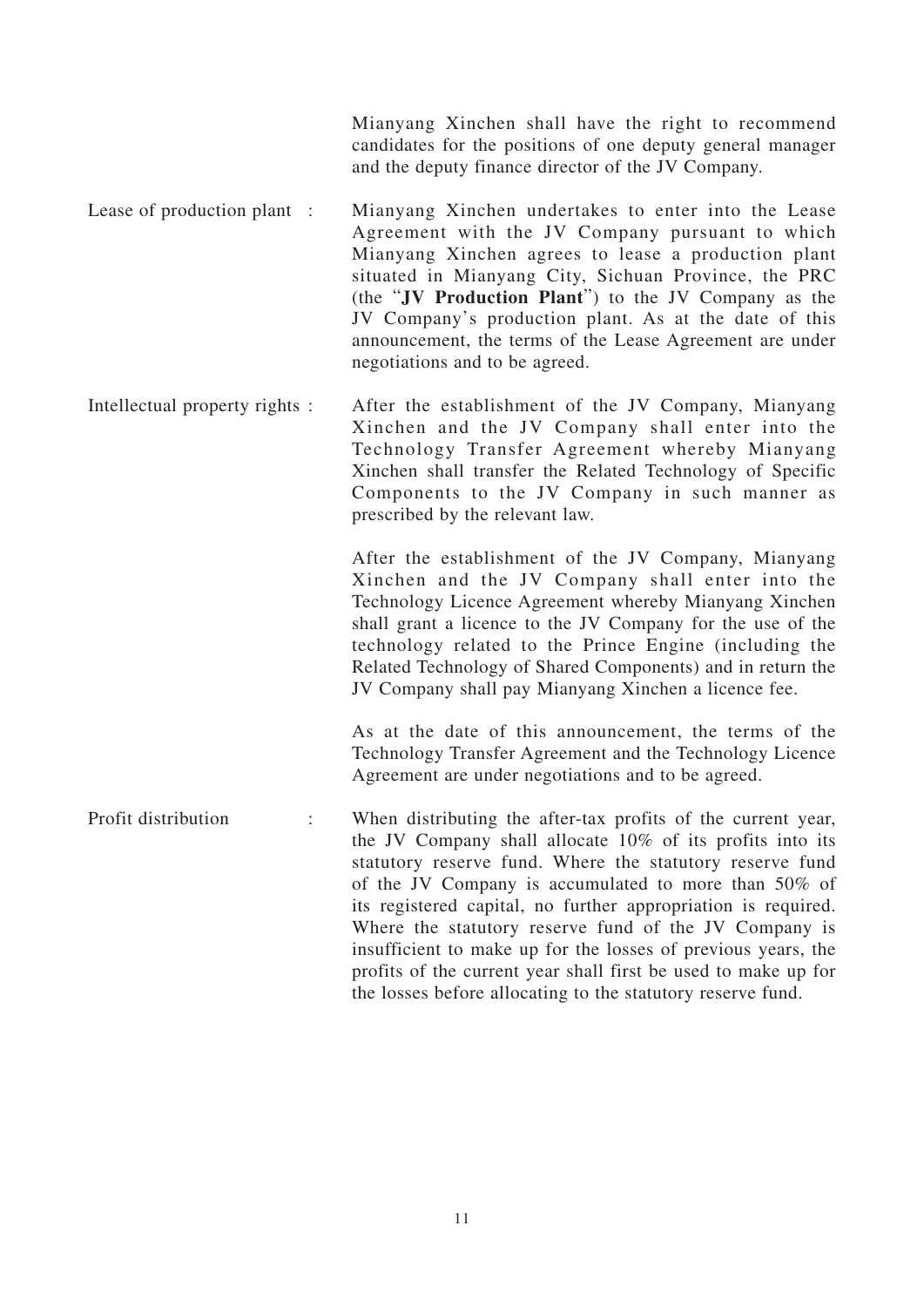|                                                                       | allocations to its discretionary reserve fund from its after-tax<br>profits subject to a resolution of the shareholders' meeting.                                                                                                                                                                                                    |
|-----------------------------------------------------------------------|--------------------------------------------------------------------------------------------------------------------------------------------------------------------------------------------------------------------------------------------------------------------------------------------------------------------------------------|
|                                                                       | After making up for the losses and making allocations to<br>the reserve fund, Mianyang Xinchen and Beijing CHJ agree<br>to distribute the remaining after-tax profits according to the<br>proportion of their actual paid up capital in the JV Company<br>in the manner mutually agreed between Mianyang Xinchen<br>and Beijing CHJ. |
| Non-competition<br>$\ddot{\phantom{a}}$                               | Mianyang Xinchen is allowed to sell CE15F Products to<br>third party customers on the basis that such third party<br>customers shall not deliver vehicles using CE15F Products to<br>its customers earlier than 31 October 2023.                                                                                                     |
|                                                                       | Mianyang Xinchen shall share the costs of the JV Company<br>relating to the research and development of CE15F Products<br>with the JV Company on the basis to be agreed between<br>Mianyang Xinchen and the JV Company.                                                                                                              |
|                                                                       | Notwithstanding the above, Mianyang Xinchen may sell<br>CE15F Products to certain competitors of Beijing CHJ and<br>the entities with actual control over any of them with the<br>written consent of the JV Company.                                                                                                                 |
| Restrictions on transfer of:<br>interests in the<br><b>JV</b> Company | Any transfer (whether in whole or in part) of the equity<br>interests in the JV Company (the "Relevant Equity") held<br>by any Party (the "Transferor") shall be subject to the<br>consent of the other Party (the " <b>Remaining Party</b> ").                                                                                      |
|                                                                       | Where the Transferor intends to transfer the Relevant Equity<br>to any third party, the Remaining Party shall have the right<br>of first refusal to purchase all (but not part) of the Relevant<br>Equity.                                                                                                                           |

After making allocations to the statutory reserve fund from its after-tax profits, the JV Company may also make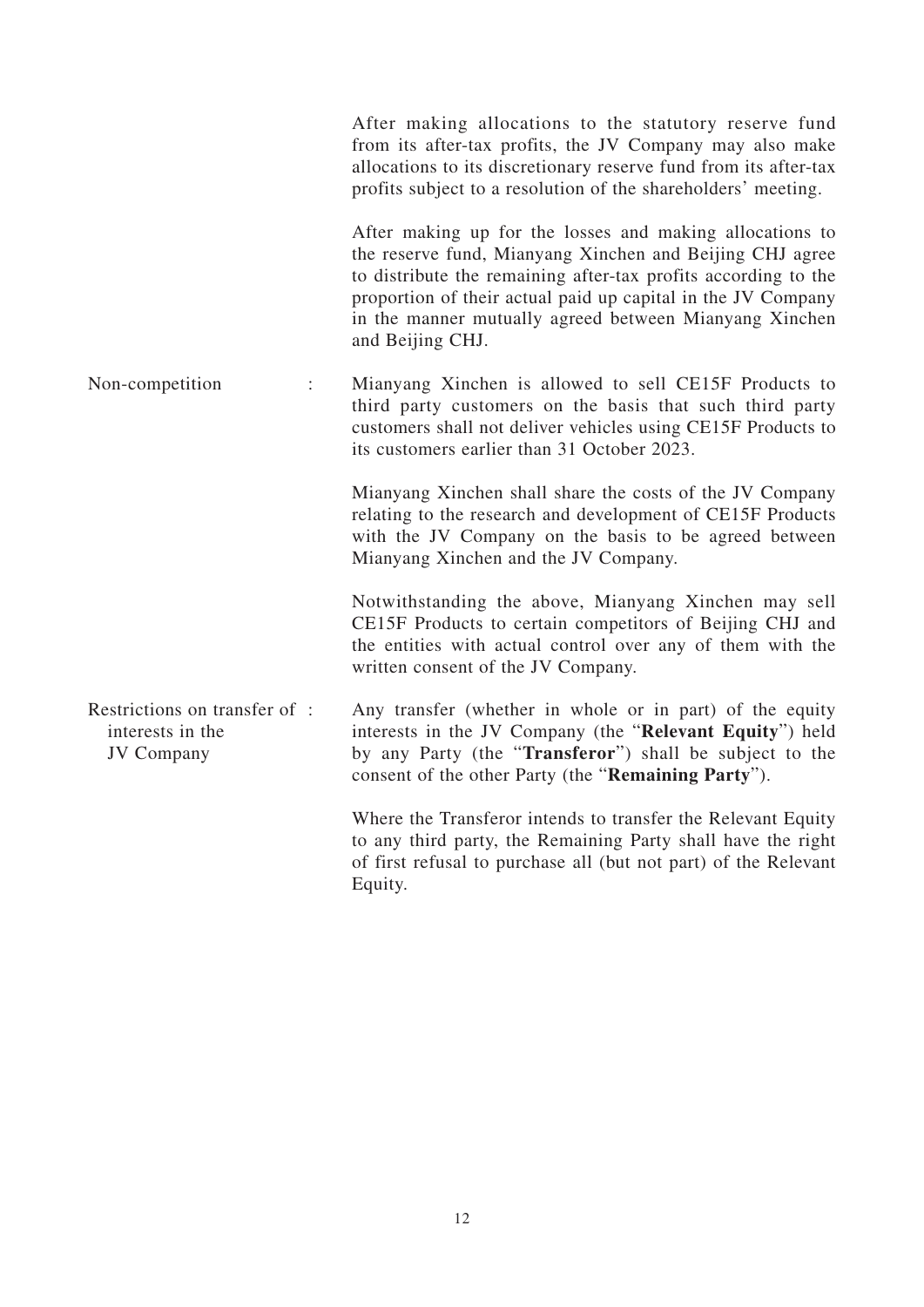Termination of the JV Company

- : The Investment Agreement may be terminated upon the occurrence of any of the following events:
	- (a) Mianyang Xinchen and Beijing CHJ unanimously agree to terminate the Investment Agreement;
	- (b) Beijing CHJ may terminate the Investment Agreement by issuing a written termination notice to Mianyang Xinchen where any one of the Capital Contribution Conditions which shall be procured by Mianyang Xinchen has not been fulfilled before the Long Stop Date;
	- (c) Mianyang Xinchen may terminate the Investment Agreement by issuing a written termination notice to Beijing CHJ where any one of the Capital Contribution Conditions which shall be procured by Beijing CHJ has not been fulfilled before the Long Stop Date;
	- (d) the licence granted to Mianyang Xinchen under the BMW Licence Agreement and/or the Supplemental BWM Licence Agreement is terminated, and/or the licence granted to the JV Company under the Technology Licence Agreement is terminated on the ground of Mianyang Xinchen and Beijing CHJ serves a written notice to Mianyang Xinchen in this regard; or the licence granted to Mianyang Xinchen under the BMW Licence Agreement and/or the Supplemental BMW Licence Agreement is terminated, and/or the licence granted to the JV Company under the Technology Licence Agreement is terminated on the ground of the JV Company or Beijing CHJ, and Mianyang Xinchen serves a written notice to Beijing CHJ;
	- (e) the Lease Agreement is terminated on the ground of Mianyang Xinchen, and Beijing CHJ serves a written notice to Mianyang Xinchen;
	- (f) there is a change in control of either Party or either Party is sold as a whole, and the other Party serves a written notice to that Party;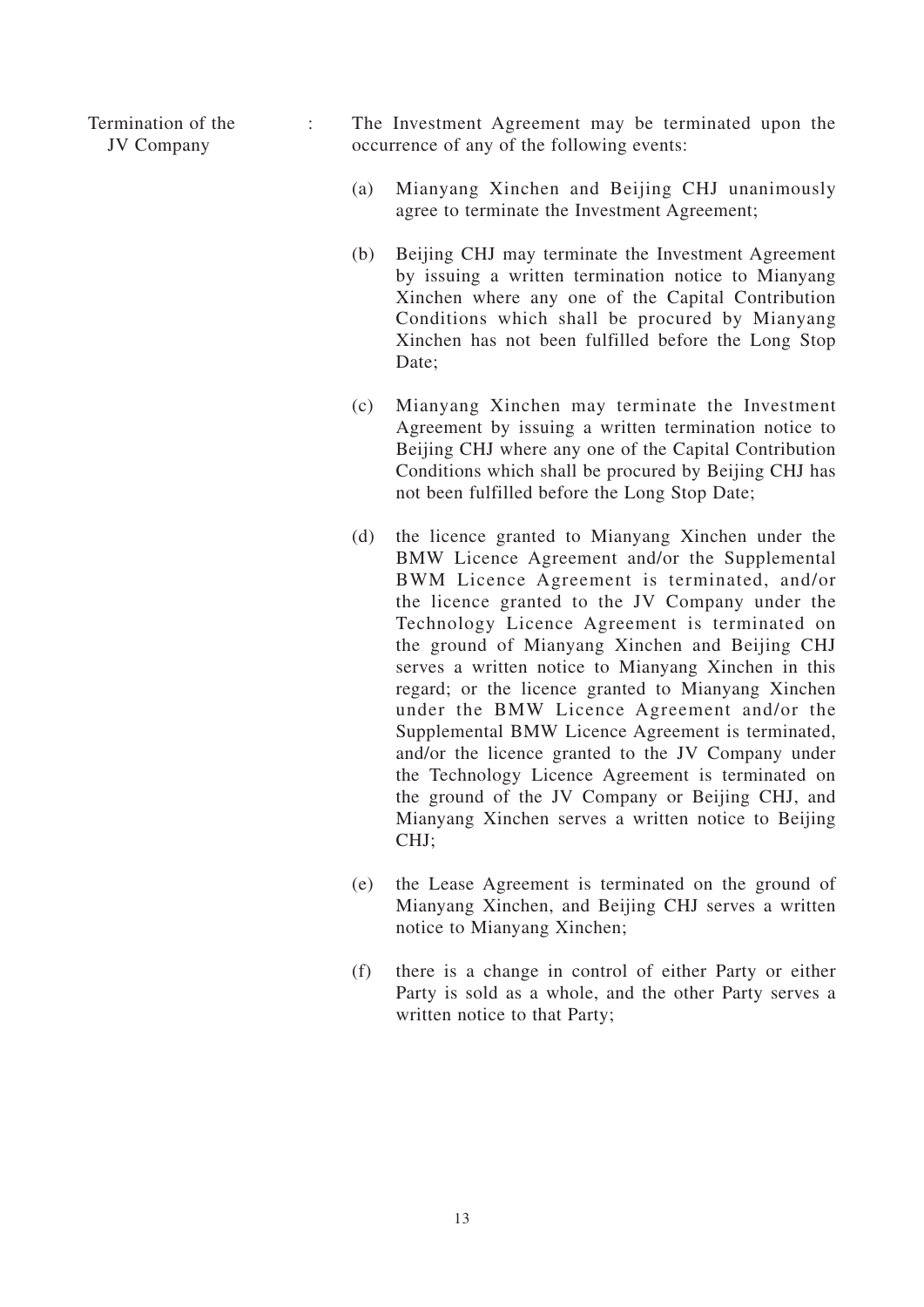- (g) either Party materially breaches the Investment Agreement or the articles of association of the JV Company and fails to fully remedy such material breach within thirty (30) days upon receipt of a written notice from the other Party or from the JV Company requesting relief, and the non-defaulting Party serves a written notice to that Party;
- (h) a liquidation committee is established by one Party in case of bankruptcy or any other similar proceeding against such Party or in respect of its assets or business or either Party ceases its business or is unable to pay its debts as they fall due, and the other Party serves a written notice to that Party;
- (i) except as permitted under the Investment Agreement, either Party transfers or proposes to transfer any equity in the JV Company, and the other Party serves a written notice to that Party;
- (j) any person or government authority takes steps to seize, compulsorily acquire, expropriate or nationalize all or substantially all of the assets of the JV Company or the assets necessary for conducting the business of the JV Company, and either Party serves a written notice to the other Party;
- (k) the JV Company becomes bankrupt or enters into liquidation or dissolution procedures, and either Party serves a written notice to the other Party;
- (l) the JV Company is unable to continue its operation because a force majeure event occurs and lasts for six (6) months or such other period as agreed by both Parties in writing, and either Party serves a written notice to the other Party;
- (m) the JV Company incurs substantial losses and both Parties unanimously believe that it is unable to continue its operations, and either Party serves a written notice to the other Party;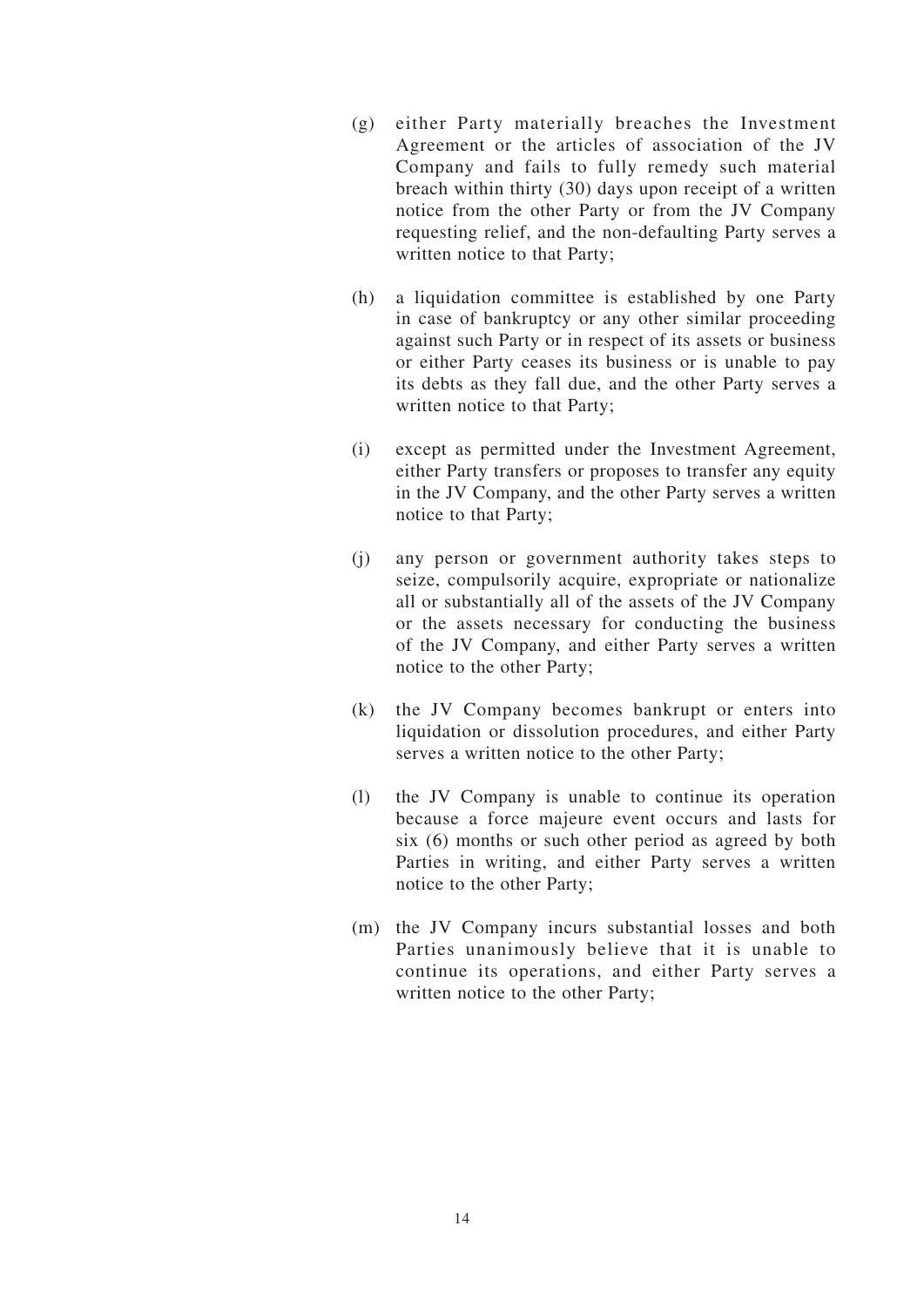- (n) the business reputation of the JV Company is seriously damaged as a result of a breach of law, the Investment Agreement or the articles of association by either Party or a deviation from normal commercial practice and the JV Company is unable to continue its operation, and the non-defaulting Party serves a written notice to the other Party; or
- (o) the business licence of the JV Company is revoked or declared invalid or the JV Company is ordered to be dissolved as a result of a breach of laws of the PRC by either Party, and the non-defaulting Party serves a written notice to the other Party.

Where a Party serves a termination notice to the other Party stating its intention to terminate the Investment Agreement (the "**Intention to Terminate Notice**"), then:

- (a) within 30 days after the issuance of the Intention to Terminate Notice (the "**Negotiation Period**"), the Parties shall discuss on plans for one Party to purchase the equity interests of the other Party or for the disposal of the entire equity interests in the JV Company to a third party such that the JV Company could continue its operations;
- (b) if no agreement has been reached after the expiration of the Negotiation Period or the other Party refuses to commence negotiation within the Negotiation Period, the notifying Party may request to terminate the Investment Agreement by serving a notice of termination to the other Party.

Where the notifying Party issues a notice of termination, to the extent permitted by applicable PRC laws, one Party (the "**Offeror**") may, within 30 days after the termination of the Investment Agreement, serves a written notice to the other Party (the "**Offeree**") stating its intention to purchase the entire equity interests held by the Offeree in the JV Company at its intended purchase price (the "**Offer**") and to continue to operate the JV Company. Where the Offer is not accepted by the Offeree within 15 days (the "**Offer Period**") and no equity transfer agreement is entered into with a third party, the JV Company shall be subject to liquidation procedures after the 30th day after the expiry of the Offer Period.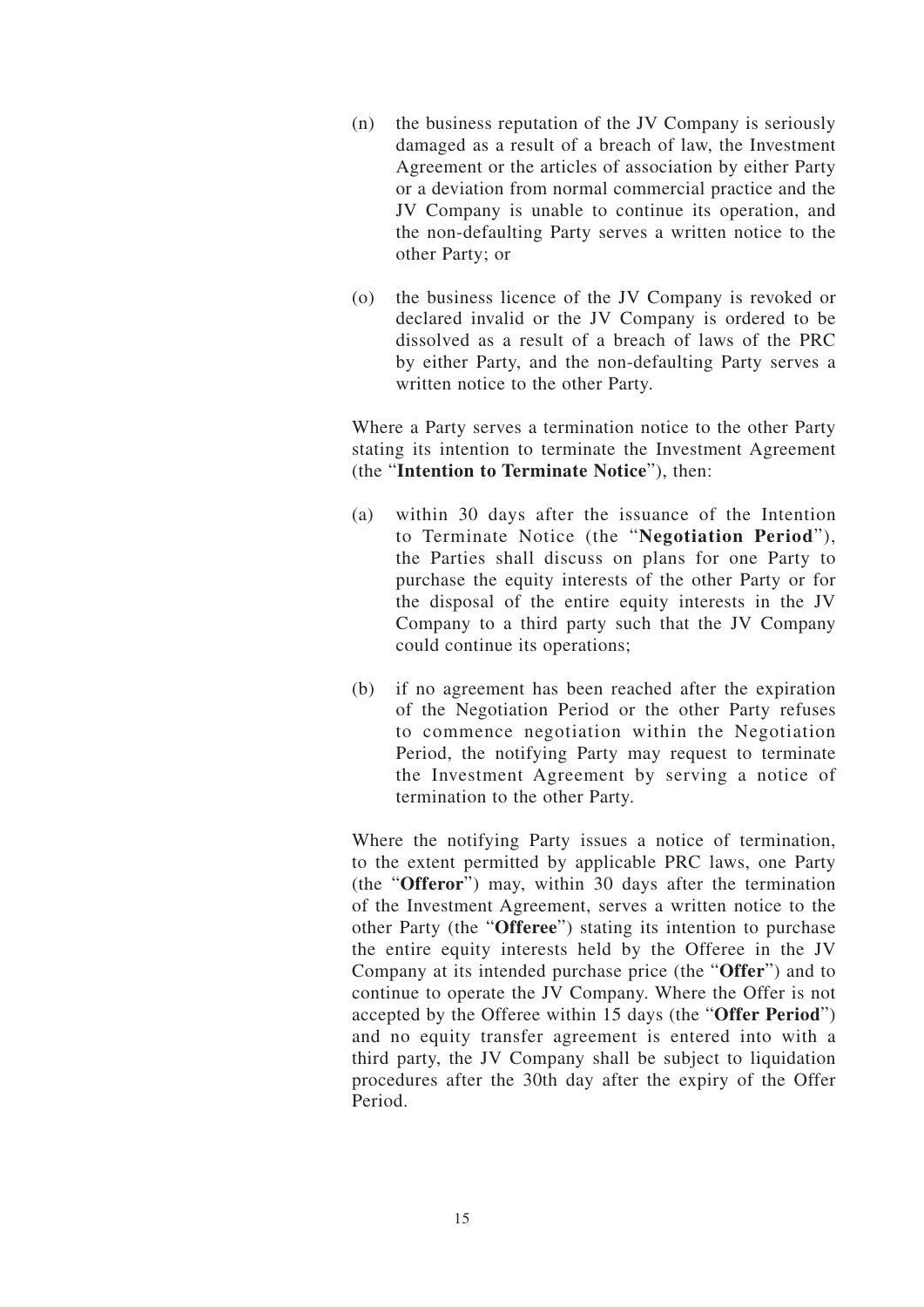If both Parties do not exercise their rights to make an Offer or the Offeree fails to accept the Offer within the Offer Period, both Parties shall, within 30 days from the expiry of the Offer Period, jointly seek to sell the equity interests in the JV Company to a third party at a price to be agreed by both Parties. Where no equity transfer agreement is entered into with a third party within the aforementioned 30 day period, the JV Company shall be subject to liquidation procedures.

#### **INJECTION OF CONTRIBUTION ASSETS BY MIANYANG XINCHEN INTO JV COMPANY**

The Contribution Assets mainly comprise equipment and machinery and constructionsin-progress relating to CE assembly line and cylinder block machining line, with a total book value and appraised value of approximately RMB240,842,600 and RMB213,696,100 respectively.

The Company expects that the incidental disposal of the Contribution Assets will not result in any material financial impact to the Group. The Company will comply with the applicable Listing Rules for disclosure if such disposal will result in a material gain or loss to the Group.

#### **REASONS FOR AND BENEFITS OF ENTERING INTO THE INVESTMENT AGREEMENT**

The PRC has become the world's largest NEV market. In recent years, the PRC government has provided great support and implemented various favorable policies to drive the development of the NEV market. Purchasers of NEVs will benefit from vehicle-related tax exemptions in China and local government policies in favor of NEVs, such as no quota limitations for vehicle license plate application and exemption from traffic restrictions. Thus, the business of the JV Company will optimistically be supported.

The participation of Mianyang Xinchen in the JV Company is a strategic move of the Group to enter the NEV market in the PRC. The JV Company will at the same time serve as the platform for the long-term strategic cooperation between the Group and Beijing CHJ, which aims to provide a stable supply of range extender engines (which are equipped with BMW technology) for use in NEVs to be produced by Li Auto Inc.

The injection of the Contribution Assets by the Group will allow the JV Company to improve its operating efficiency and competitiveness and will therefore benefit the Group by way of profits to be shared from the JV Company.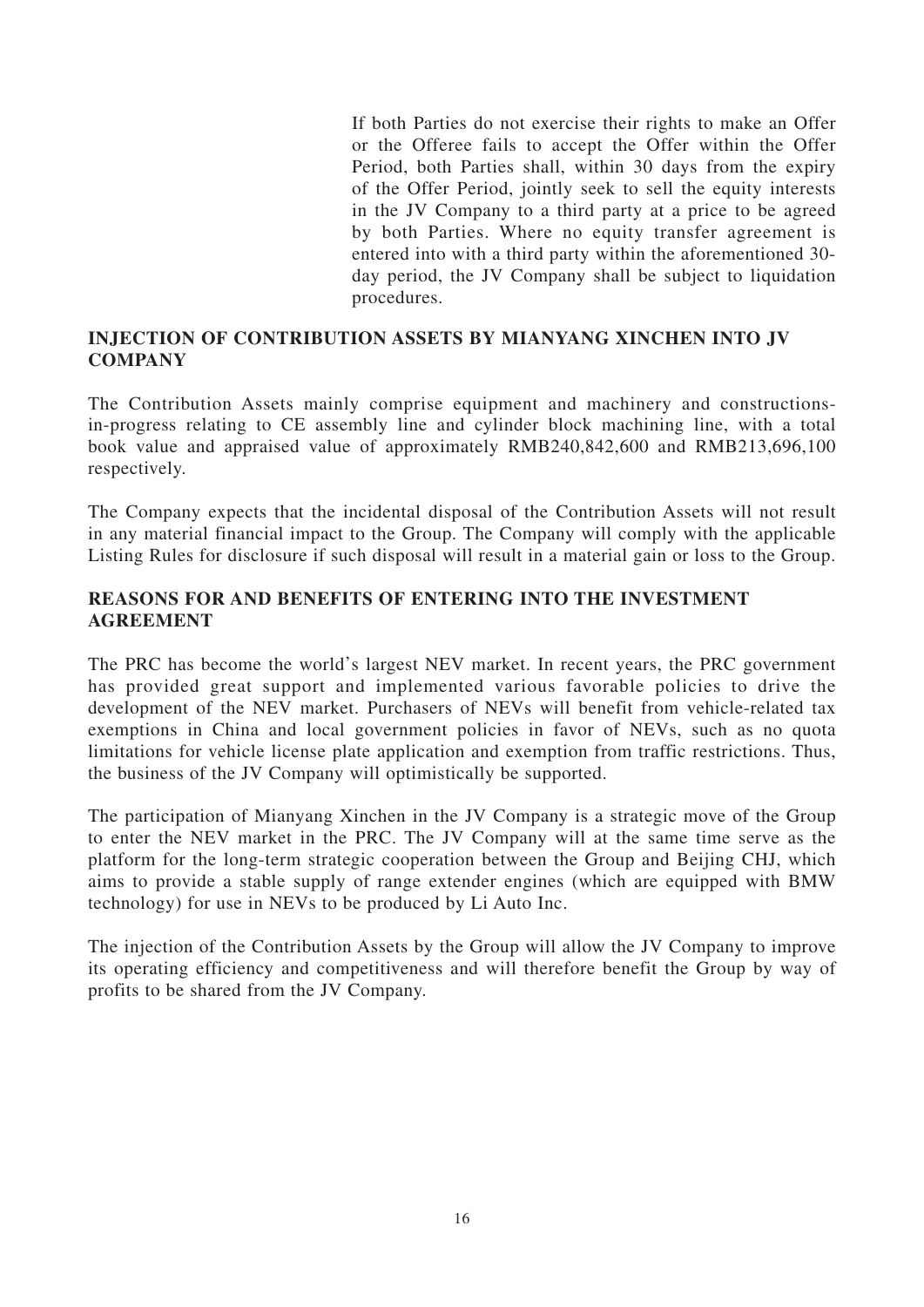Having considered the above, the Directors consider that the Investment Agreement and the transactions contemplated thereunder are in the interests of the Company and the Shareholders as a whole and on normal commercial terms or better and that the terms of the Investment Agreement are fair and reasonable.

#### **INFORMATION ON THE PARTIES INVOLVED**

### **The Group**

The Group is principally engaged in the development, manufacture and sale of automotive engines for passenger vehicles and light duty commercial vehicles and manufacture of engine parts and components of passenger vehicles in the PRC.

### **Mianyang Xinchen**

Mianyang Xinchen is an indirect wholly-owned subsidiary of the Company, which was established in the PRC with limited liability on 23 March 1998 and is principally engaged in the development, manufacture and sale of automotive engines for passenger vehicles and light duty commercial vehicles and manufacture of engine parts and components of the passenger vehicles.

# **Beijing CHJ**

Beijing CHJ is a company established in the PRC and controlled by Li Auto Inc., a company listed on NASDAQ (NASDAQ: LI) and on the Stock Exchange (stock code: 2015), via a series of contractual arrangements. It is principally engaged in the design, research and development, and manufacturing of NEVs.

To the best of the Directors' knowledge, information and having made all reasonable enquiries, Beijing CHJ and its ultimate beneficial owners are third parties independent of the Company and its connected persons (as defined in the Listing Rules).

# **LISTING RULES IMPLICATIONS**

As one or more of the applicable percentage ratios under Rule 14.07 of the Listing Rules in respect of the formation of the JV Company are more than 25% while all applicable percentage ratios are less than 100%, the formation of the JV Company pursuant to the Investment Agreement constitutes a major transaction for the Company and is subject to the reporting, announcement and shareholders' approval requirements under Chapter 14 of the Listing Rules.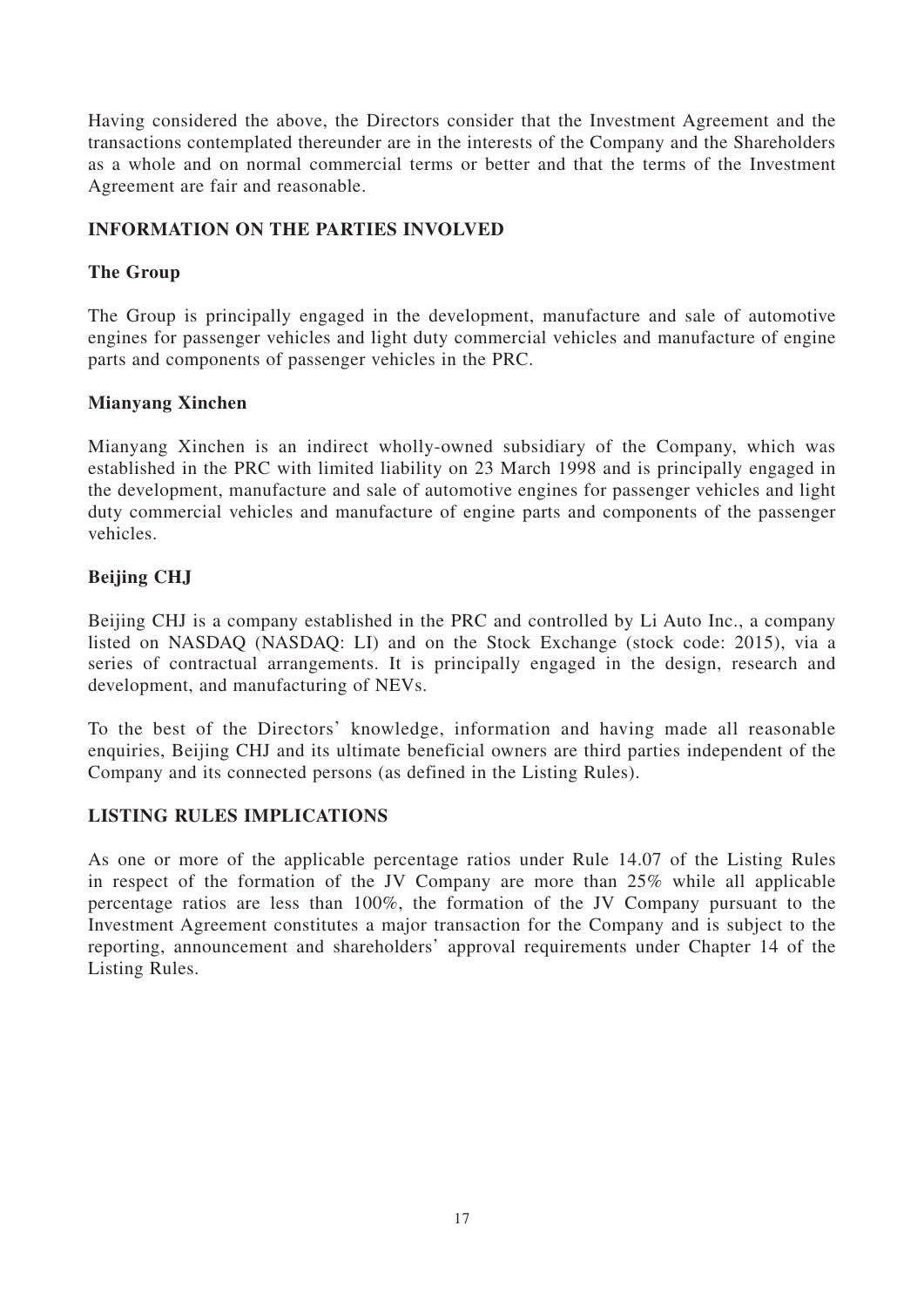Furthermore, the injection of the Contribution Assets into the JV Company, which will not be accounted for as a subsidiary of the Company, is considered a disposal by the Group under Chapter 14 of the Listing Rules. As one or more of the applicable percentage ratios under Rule 14.07 of the Listing Rules in respect of the injection of the Contribution Assets into the JV Company are more than 25% while all applicable percentage ratios are less than 75%, the injection of the Contribution Assets into the JV Company constitutes a major transaction for the Company and is subject to the reporting, announcement and shareholders' approval requirements under Chapter 14 of the Listing Rules.

#### **EGM**

The Company will convene and hold the EGM for the Shareholders to consider and, if thought fit, approve the Investment Agreement and the transactions contemplated thereunder (including but not limited to the formation of the JV Company and the injection of the Contribution Assets). A circular containing, among other things, further details of the Investment Agreement and the transactions contemplated thereunder and the notice convening the EGM, is expected to be despatched to the Shareholders on or before 30 September 2021.

**Shareholders and potential investors of the Company should note that the transactions contemplated under the Investment Agreement are subject to fulfilment (or, where applicable, waiver) of the Capital Contribution Conditions as set out in the section headed "Investment Agreement-Conditions for payment of registered capital" in this announcement. As the transactions contemplated under the Investment Agreement may or may not proceed, Shareholders and potential investors of the Company are advised to exercise caution when dealing in the securities of the Company.**

#### **DEFINITIONS**

In this announcement, unless otherwise defined, terms used herein shall have the following meanings:

| "Beijing CHJ"               | Beijing CHJ Automotive Technology Co., Ltd* (北京車和家<br>汽車科技有限公司), a company established in the PRC and<br>is a company controlled by Li Auto Inc., a company listed on<br>NASDAQ (NASDAQ: LI) and on the Stock Exchange (stock<br>code: 2015), via a series of contractual arrangements; |
|-----------------------------|-----------------------------------------------------------------------------------------------------------------------------------------------------------------------------------------------------------------------------------------------------------------------------------------|
| "BMW"                       | Bayerische Motoren Werke AKTIENGESELLSCHAF;                                                                                                                                                                                                                                             |
| "BMW Group"                 | BMW and its subsidiaries;                                                                                                                                                                                                                                                               |
| "BMW Licence"<br>Agreement" | the licence agreement dated 10 June 2015 entered into<br>between Mianyang Xinchen and BMW whereby BMW<br>has exclusively licensed the Prince Engine production to<br>Mianyang Xinchen;                                                                                                  |
| "Board"                     | the board of Directors;                                                                                                                                                                                                                                                                 |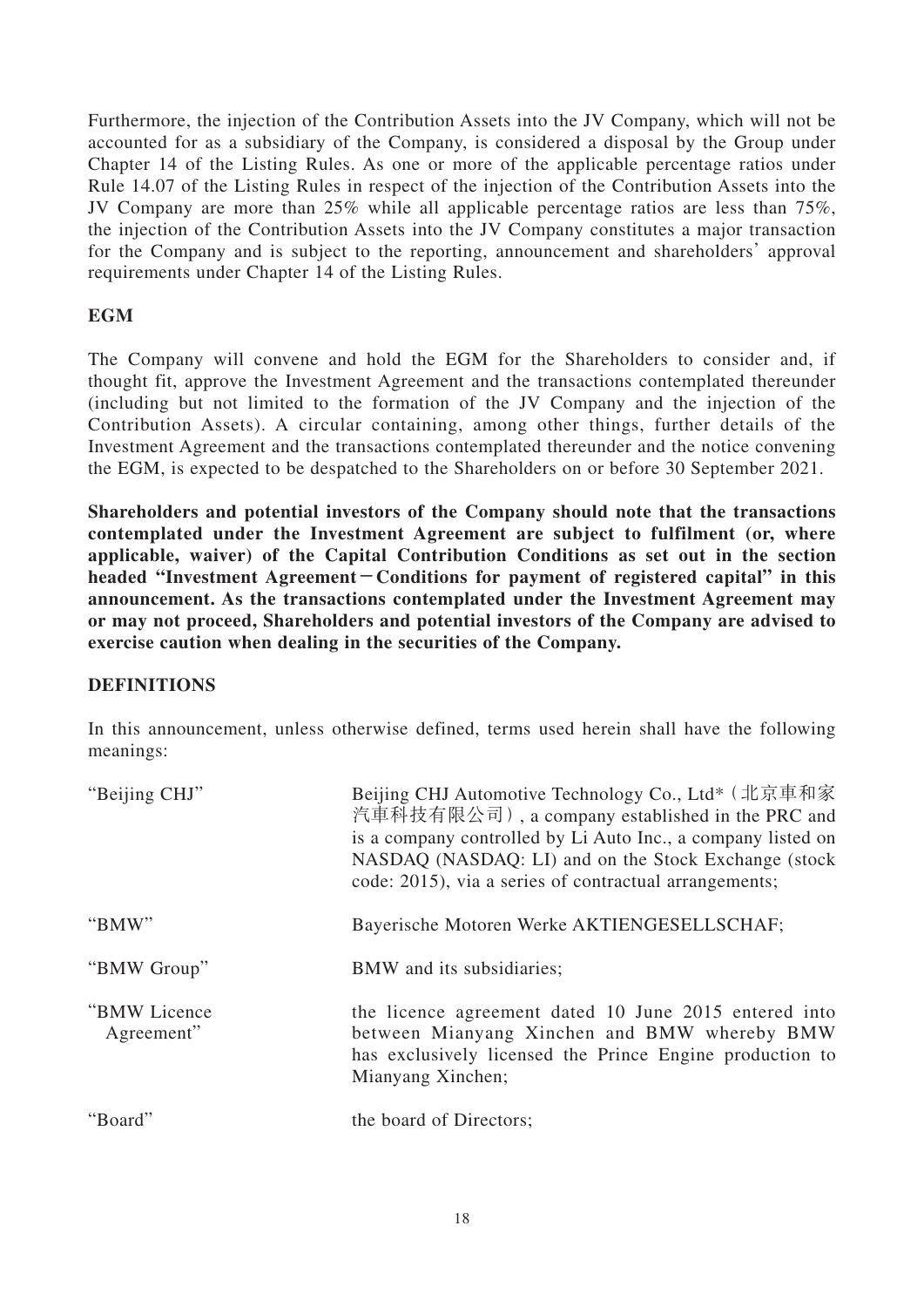| "Capital Contribution<br>Conditions" | has the meaning as defined in the paragraph headed<br>"Investment Agreement-Conditions for payment of<br>registered capital" in this announcement;                                                                                                                                                                                                      |
|--------------------------------------|---------------------------------------------------------------------------------------------------------------------------------------------------------------------------------------------------------------------------------------------------------------------------------------------------------------------------------------------------------|
| "Cash Contribution"                  | has the meaning as defined in the paragraph headed<br>"Investment Agreement-Registered capital of the JV<br>Company" in this announcement;                                                                                                                                                                                                              |
| "CE15F Product(s)"                   | a kind of range extender engine which is customised by<br>Mianyang Xinchen for Beijing CHJ based on the CE16<br>engine as licensed by BMW and is suitable for Beijing<br>CHJ's NEVs, such as the extended-range vehicles;                                                                                                                               |
| "Company"                            | Xinchen China Power Holdings Limited (新晨中國動力控<br>股有限公司), an exempted company incorporated in the<br>Cayman Islands, whose shares are listed on the Main Board<br>of the Stock Exchange;                                                                                                                                                                 |
| "Contribution Assets"                | the assets to be contributed by Mianyang Xinchen towards<br>the registered capital of the JV Company, particulars<br>of which are set out in the paragraph headed "Injection<br>of Contribution Assets by Mianyang Xinchen into JV<br>Company" in this announcement;                                                                                    |
| " $Directory$ "                      | the director(s) of the Company;                                                                                                                                                                                                                                                                                                                         |
| "EGM"                                | the extraordinary general meeting of the Company to be<br>convened and held for the purpose of considering and,<br>if thought fit, approving, among others, the Investment<br>Agreement and the transactions contemplated thereunder<br>(including but not limited to the formation of the JV<br>Company and the injection of the Contribution Assets); |
| "Group"                              | the Company and its subsidiaries;                                                                                                                                                                                                                                                                                                                       |
| "HK\$"                               | Hong Kong dollar(s), the lawful currency of Hong Kong;                                                                                                                                                                                                                                                                                                  |
| "Hong Kong"                          | the Hong Kong Special Administrative Region of the<br>People's Republic of China;                                                                                                                                                                                                                                                                       |
| "Investment Agreement"               | the investment agreement dated 27 August 2021 and entered<br>into between Beijing CHJ and Mianyang Xinchen in relation<br>to the formation of the JV Company;                                                                                                                                                                                           |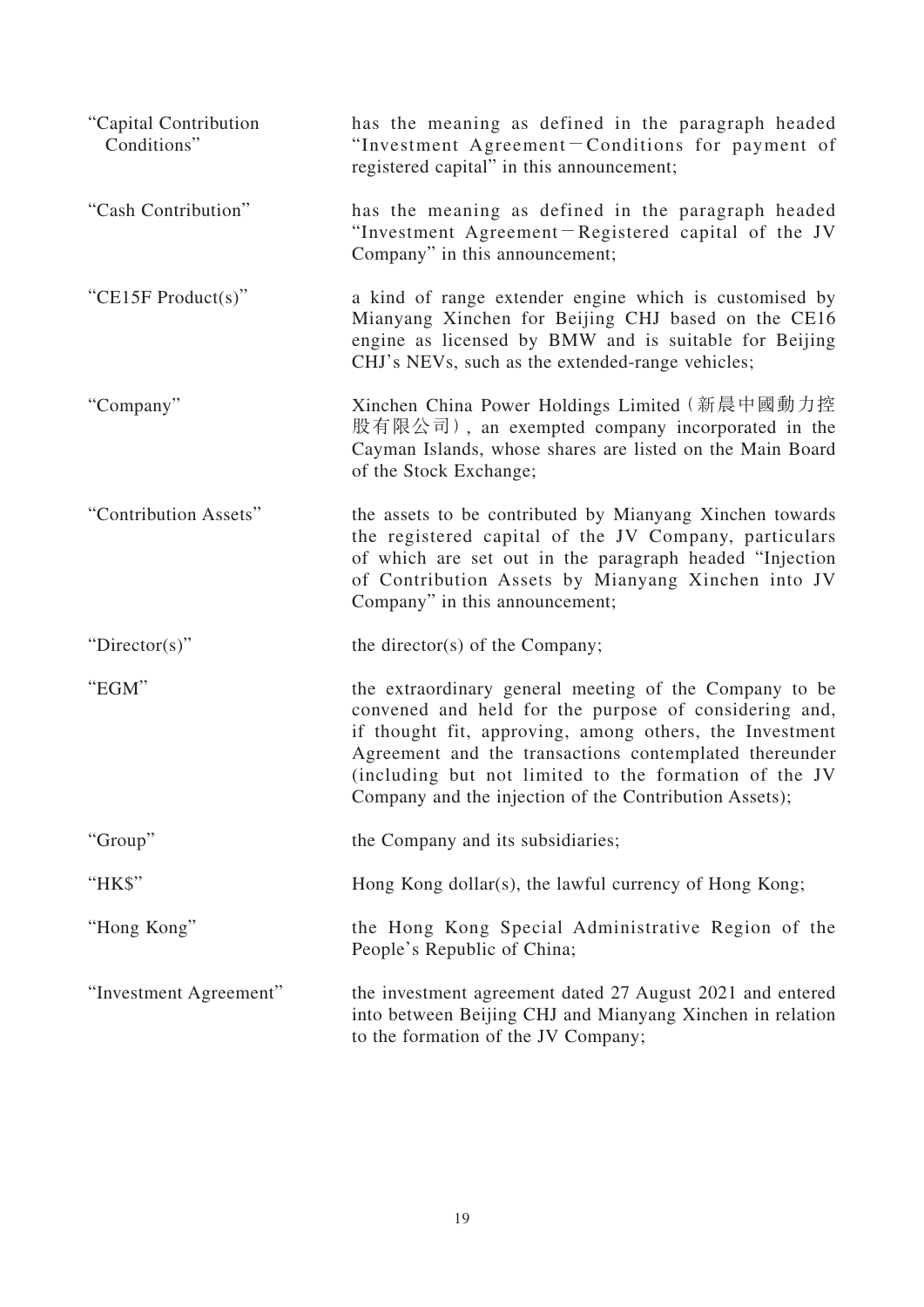| "JV Board"            | the board of directors of the JV Company;                                                                                                                                                           |
|-----------------------|-----------------------------------------------------------------------------------------------------------------------------------------------------------------------------------------------------|
| "JV Company"          | a limited liability company to be jointly formed by<br>Mianyang Xinchen and Beijing CHJ in the PRC pursuant to<br>the Investment Agreement;                                                         |
| "JV Production Plant" | has the meaning as defined in the paragraph headed<br>"Investment Agreement-Lease of production plant" in this<br>announcement;                                                                     |
| "JV Shareholder(s)"   | shareholder(s) of the JV Company, namely, Beijing CHJ and<br>Mianyang Xinchen;                                                                                                                      |
| "Lease Agreement"     | the lease agreement to be entered into between Mianyang<br>Xinchen and the JV Company pursuant to which Mianyang<br>Xinchen agrees to lease the JV Production Plant to the JV<br>Company;           |
| "Listing Rules"       | the Rules Governing the Listing of Securities on the Stock<br>Exchange;                                                                                                                             |
| "Long Stop Date"      | has the meaning as defined in the paragraph headed<br>"Investment Agreement-Conditions for payment of<br>registered capital" in this announcement;                                                  |
| "Mianyang Xinchen"    | Mianyang Xinchen Engine Co., Ltd.* (綿陽新晨動力機械<br>有限公司) (including its branches), a company incorporated<br>in the PRC and a wholly-owned subsidiary of the Company;                                  |
| " $NEV(s)$ "          | new energy vehicle $(s)$ ;                                                                                                                                                                          |
| "Party(ies)"          | the party(ies) to the Investment Agreement, being Beijing<br>CHJ and Mianyang Xinchen;                                                                                                              |
| "PRC"                 | The People's Republic of China, which for the purpose of<br>this announcement only, excludes Hong Kong, the Macau<br>Special Administrative Region of the People's Republic of<br>China and Taiwan; |